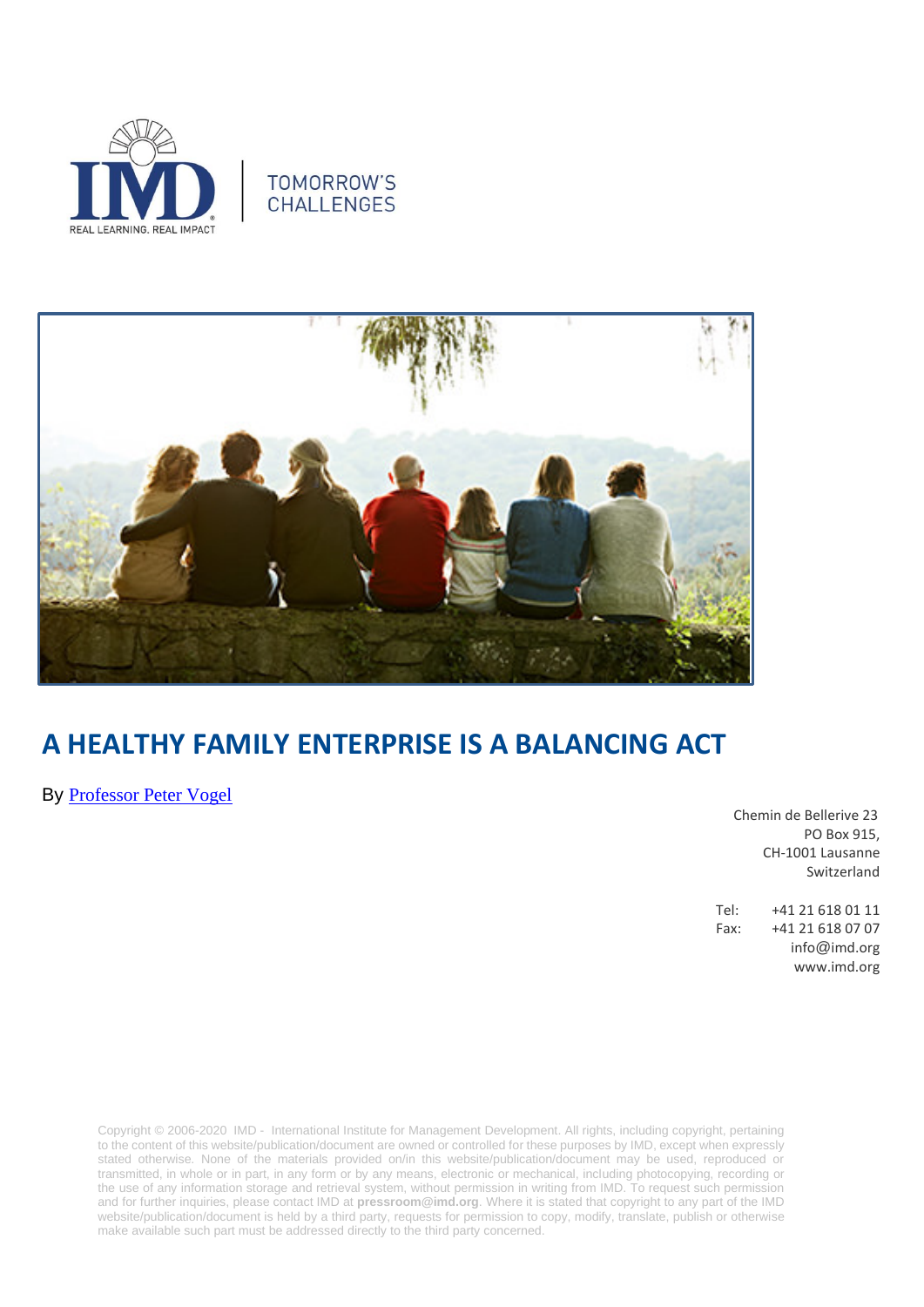It is estimated that family-controlled businesses make up approximately two-thirds of the world's businesses. Their impact on global GDP and job creation is commensurate with this statistic. And yet, only 30% of family-owned businesses make it through the second generation.

Through our years of experience researching and working closely with business-owning families, we found that the most successful and long-lasting family businesses focus on five areas of health and well-being: individual, family, ownership, business as well as society and environment.



### **1) Personal health and well-being**

Individual family members need to maintain their physical and mental health, if they are to contribute to the business and the wider family enterprise system in a meaningful way. Health isn't just staying out of the hospital; it includes good nutrition and staying active through sports and other physical activities. Many families even hire advisors to support their health and well-being.

Ignoring one's individual health could have serious consequences for a business. Take the case of a hands-on family CEO and patriarch/matriarch who has led his or her family business to success and continues to control day-to-day decisions. If this person falls ill, the entire business could crumble.

Feisal Alibhai was successfully running his globally operating family business when, at the age of 35, he was diagnosed with stage-three cancer. In minutes, he handed over the business so he could focus on survival. His experience led him to found Qineticare, the world's first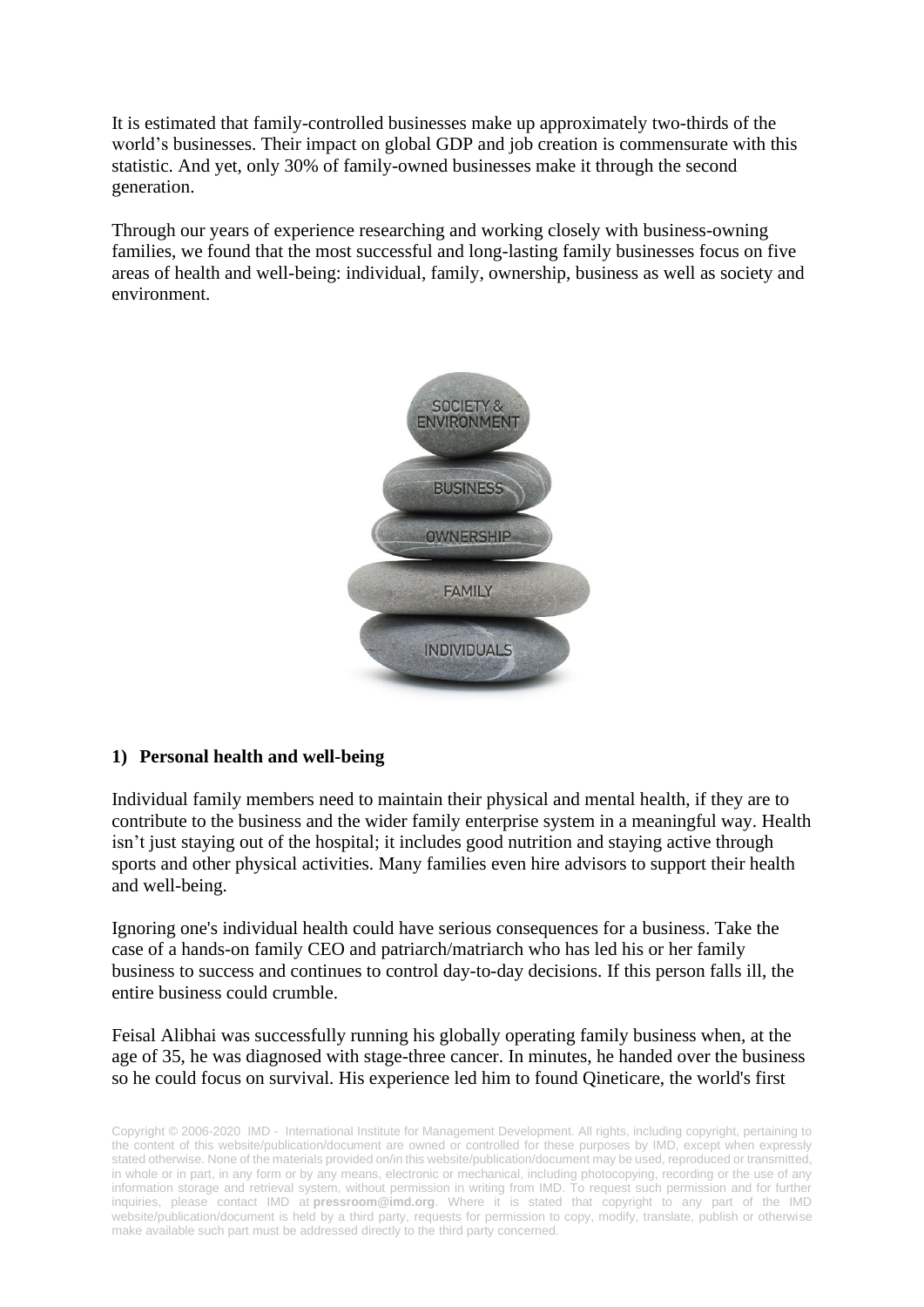family health office, helping other families proactively protect manage and improve their quality of health and wellbeing.

Indeed, "if you aren't well on the inside then you can't be a good leader", John Elkann, Chairman of Fiat Chrysler Automobiles, once famously said.

## **2) A healthy family unit**

Family harmony, trust, unity and more generally healthy relationships across the family are crucial aspects for achieving generational continuity and ensuring family enterprise longevity. Clear family governance in areas of conflict management, decision-making and feedback, all based on the alignment of family values, is essential.

There are countless high-profile cases of family feuds that have not only ripped apart the enterprising family but also disrupted the business. No matter if it's the Koch brothers' famous legal fight back in the 80s and 90s, or the legal action taken by Frank Stronach, the billionaire founder of Magna. He sued his daughter Belinda, his handpicked successor and the current chair and president of The Stronach Group (as well as her children and others) in the Ontario Superior Court for \$520 million. This was for alleged misappropriation of company funds and for locking him out of the family's horse racing and betting empire. The case was settled in late January 2020. But the damage was done.

The enterprising family should establish a clear family vision articulating what they would like to achieve together.

### **3) Healthy family enterprise ownership**

Having an ownership group that is emotionally connected, well-informed and capable of taking responsible decisions – in the interests of the various stakeholder groups – is a major asset of family enterprises. However, that requires a strong ownership governance, discipline and an open and collaborative exchange between the owners.

One of the key advantages of family-controlled businesses is a highly concentrated ownership structure, allowing for effective and efficient decision-making in times of change. However, if the ownership group's decision-making ability is impaired by conflicts or other challenges, it can stifle the business.

Healthy ownership means that there is a clear ownership vision and strategy for the organization, which takes into account the family's values as well as the business needs and priorities. Owners come to act as stewards to the business, its employees and its customers. Raising the next generation of responsible owners who feel a sense of duty and responsibility, but also privilege and pride, is critical. Allowing to grow into a position of being emotionally connected to the legacy business is of vital importance.

#### Healthy ownership also takes a more long-term and "patient" approach, trying to stay away from what is sometimes called the "shiny object syndrome", that is getting distracted or lured into short-term achievements, neglecting the big picture.